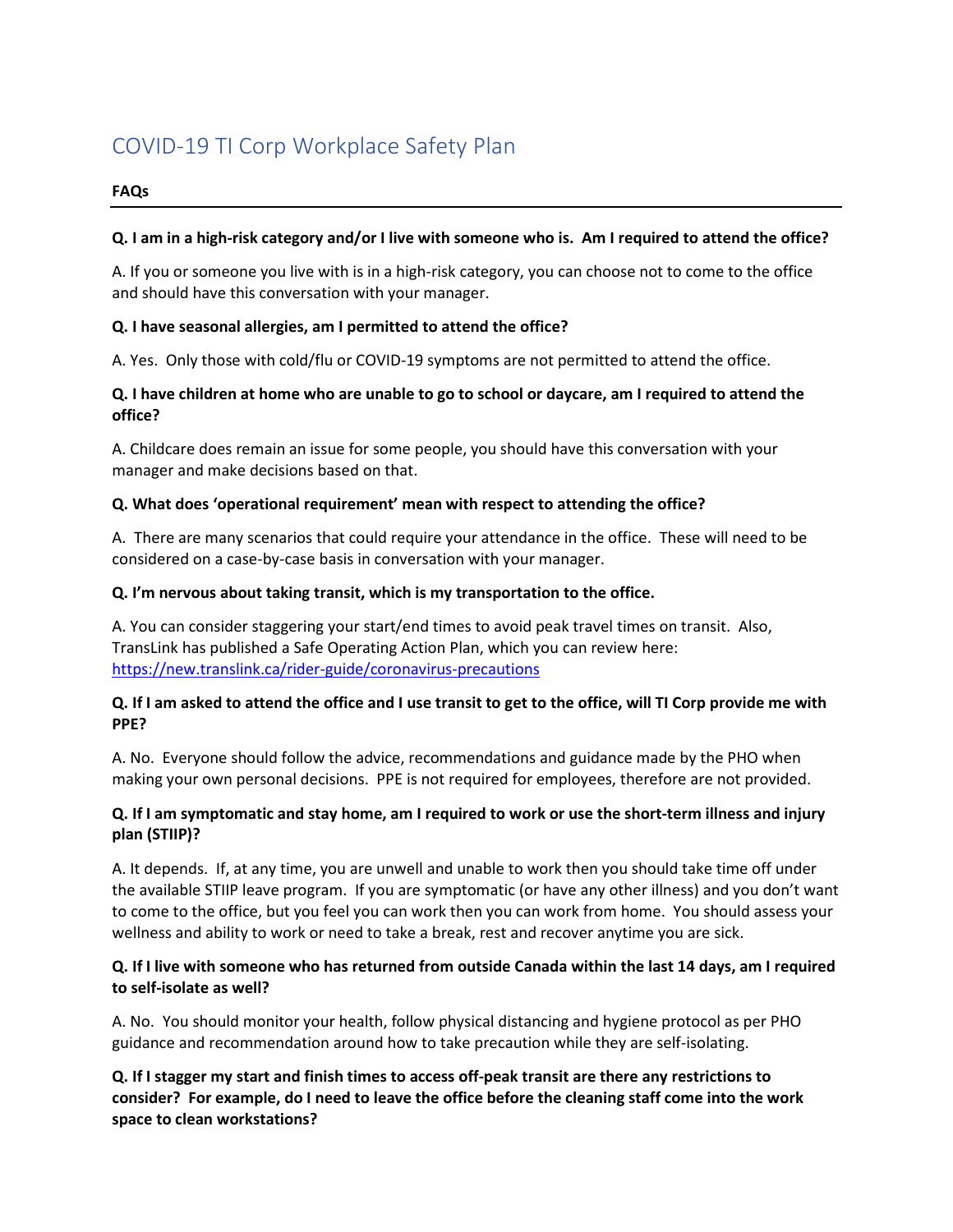A. No. I think it is important to know that the cleaning staff may access the work space after the traditional hours of work, and you should practice recommended physical distancing. You may need to temporarily leave your workstation so that it can be cleaned.

### **Q. Can we use the stairwells to access the office at 401 West Georgia?**

A. Yes; however, we have been informed that the building is unable to leave the  $11<sup>th</sup>$  floor unlocked due to fire safety reasons. There is a code for the 17<sup>th</sup> floor: 08563. Please review Oxford's safety plan to know which the correct stairwells to use.

### **Q. If we choose to leave Canada and then come back and need to self-isolate, are we able to work from home?**

A. Yes. Equipment can be sent to you (laptop and UC) to facilitate that.

## **Q. Regarding staggered start/finish times related to transit, are there any company restrictions when selecting start/finish times?**

A. Always discuss with your manager/supervisor. We work 8 hours/day – when and where you do that is up to you and your manager. You can also discuss a combination of work from home and office hours in that 8-hour day.

## **Q. Are bike lockers open and available for use? If so, are there any new/specific protocols in place that users should be aware of?**

A. Oxford has advised that the bike lockers are still open and available for use. Users are asked to please adhere to the posted signage regarding distancing when using this amenity.

# **Q. Can the parkade stairwell closest to the valet station continue to be used (rather than the elevator), and if so, is it one directional?**

A. Oxford has advised the parkade stairwell closest to the valet is available for use. Users are asked to please adhere to the distancing signage posted in this stairwell. Oxford also strongly recommends wearing a facial covering in this stairwell, as it is designated for multi-directional use.

# **Q. Who is TI Corp's Manager, Occupational Health & Safety?**

A. Scot Mortimer is TI Corp's Occupational Health & Safety Advisor.

### **Q. Does the self-assessment need to be completed daily before coming into the office? How will it be tracked?**

A. Will not be formally tracked. The self-assessment tool is there to help you determine if you are presenting symptoms of COVID-19 and should therefore not be in the office. You can also self-assess by reviewing the list of symptoms and checking that you are not presenting any.

### **Q. Appendix A WorkSafe BC Guide to Visitor Entry was missing in the Workplace Safety Plan. Will it be provided?**

A. Yes.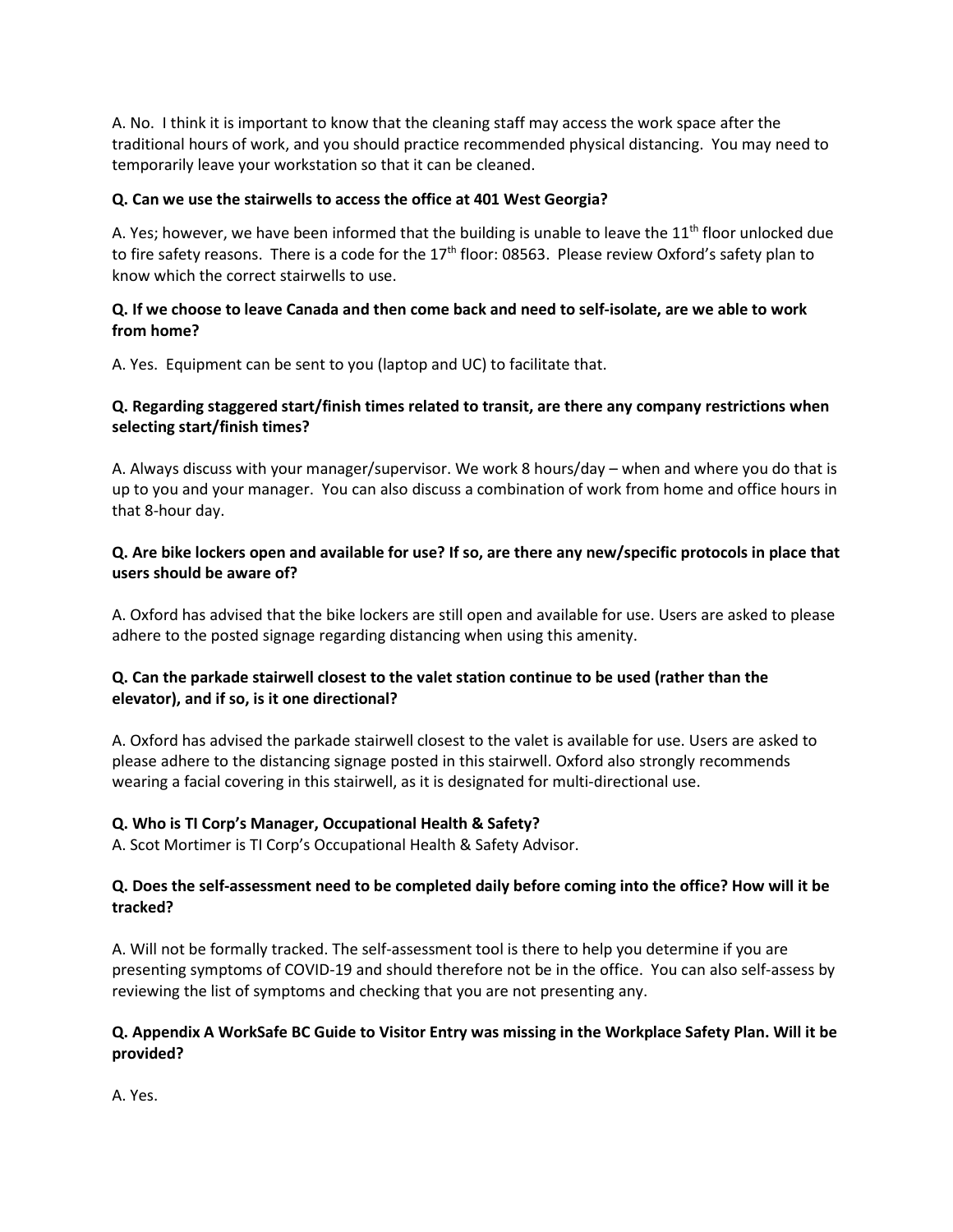## **Q. What happens if your child is sent home from school with symptoms? Should you stay away from the office until their condition/diagnosis is confirmed?**

A. Yes. Please inform your Manager/Supervisor and Chantelle Gergley, Director – HR & Operations and stay home.

#### **Q. Should all visitors only be admitted by one designated person to the office?**

A. No. There is not a designated escort for guests. Visitors should be greeted/escorted by whomever has invited them and the Workplace Safety guide/information about visitors must be administered by them. Following precautions is key.

## **Q. Who will be emptying the dishwashers? Will they be wearing protective equipment (ie. gloves) to do so?**

A. It is not a specific person's responsibility to empty the dishwashers. If you are emptying the dishwasher you must follow safety precautions – wash your hands first prior to putting dishes away. We recommend that you bring, use and wash your own set of dishes and keep them at your workspace if you are not comfortable using the communal dishes.

### **Q. Could you please provide examples of visitors coming to the office operationally required?**

A. Operationally required visitors are work/business-related only where virtual meeting is not feasible or practical. No family/friend visitors. All staff are responsible for their visitors and ensuring they follow precautions for the safety of themselves and others in the office.

### **Q. I haven't been contacted about my preference on when I would like to come into the office. Who should I contact?**

A. Contact Chantelle Gergley, Director – HR & Operations.

#### **Q. How do we know how many people are inside the washroom from outside before we enter?**

A. You could consider knocking on the door to see if it is occupied. If occupied, you may want to wait outside until available. Another suggestion was to place a post-it note on the door if you enter the washroom, so others know it is in-use. Another option is the single-use accessible washrooms – keeping in mind that people who require an accessible facility may need access too. We are all going to have to create and adopt new habits about how we perform routine things like this.

Oxford has provided door jams to prop open the first door at 401 W. Georgia.

# **Q. If someone in the office is diagnosed is there an expectation that the people in the office with that person would then not come in and isolate?**

A. Please notify Chantelle Gergley, Director – HR & Operations. If there were a confirmed case, the office of the Provincial Health Officer would be in contact to investigate and contract trace.

#### **Q. Are we expected or encouraged to wear face coverings in high risk areas?**